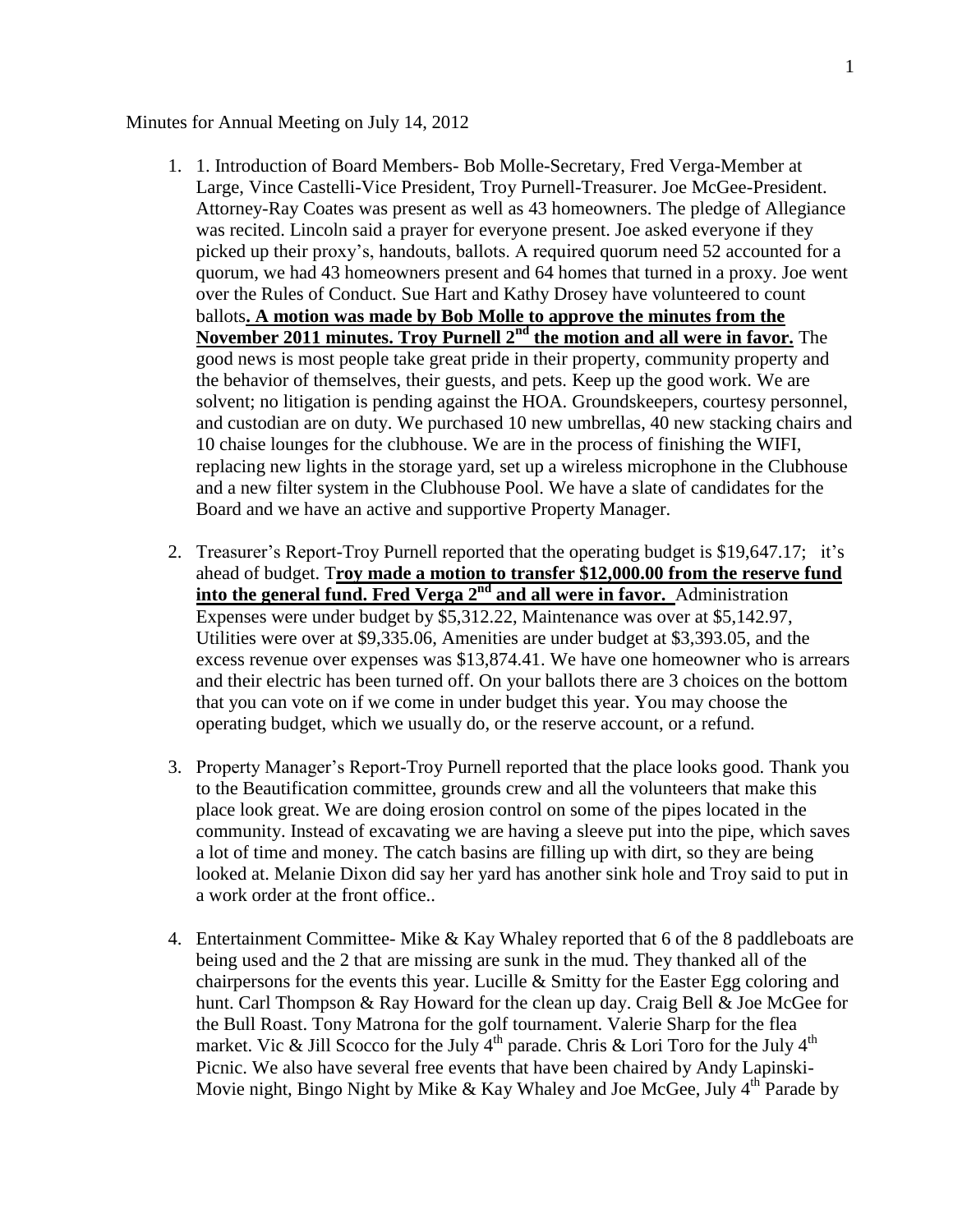Vic & Jill Scocco. Mike said that the goal of the paying events is to break even. In the coming weeks is the Shrimp Feast, Murder Mystery, Crab Feast, and the Pig Roast/Luau. Joe McGee said that this years July  $4<sup>th</sup>$  Picnic side dishes were the best he has seen in a long time. There were a lot of homemade dishes and they were really good.

- 5. Beautification Committee-Bob Molle is reporting for Carl Thompson, who is recovering from an ankle operation. Carl has not been able to come down because of this, and Bob believes he is saving his energy for the Murder Mystery for which he and his wife, Linda chair every year. The common grounds have seen many improvements in the last 12 months because of homeowners that participated in working around the community. The board for their leadership and the maintenance people. The paddleboats have all been serviced and reconditioned by homeowners and volunteers lead by Mike Whaley. The tree by the front flag pole has been removed and now our sign is more visible and you can see the flowers, thank you Troy. We replaced 2 dying maple trees with 2 red maples on the left side going up Assateague Way, and we will need to replace 3 trees that are in bad condition. The sign by the pier needs to be replaced to read no dogs, no bikes. The storage yard is looking good thanks to the Verga's. Thank you to all of our volunteers that showed up for the clean up day, it was a success again this year. We encourage all homeowners to come and join us in working this event one day a year. You will meet your neighbors, receive lunch on us and be part of the volunteer group that once a year in the spring work a few hours to spruce our community up after a long winter. The plantings throughout the community will benefit from a little drink of water when you are here at the pointe. I thank you in advance. If you would like to sign up for the Adopt a Daisy program, you may get information from my committee.
- 6. Ease of Mowing-Troy reminded everyone that all of your home, sheds and trees need to be bordered. He asked that you keep the yard art to a minimum and inside the borders. If you have borders in place and your skirting gets hit, you can fill out the form and it will be replaced by the association.
- 7. Boat Storage- Dale Verga reported that she wants to thank all the slip owners for taking care of their slips by getting rid of the weeds. We have had 2 inspections and most of the violations were because of weeds. You could keep ahead of the weeds by spraying and pulling the weeds once a month. In the fall, I would like some of the vegetation cut back. Joe nominated Keith Shoff to volunteer his chain saw and do this job.
- 8. Financial Review Committee- Patricia McGriff said her job is to go over and report anything that is questioned. She reported she doesn't have any questions.
- 9. ECC- Cathy Ortel thanked all of her committee members which include Melanie, Keith, Wayne, Rob, Steve who have been out in the 100 degree heat to do the inspections. We sent out 360 letters the first round and in the second round we had 50. You are required to respond in WRITING and if you do not, we will come after you. As far as the borders are concerned, do yourself a favor and add an extra border above the original one. They tend to settle into the ground, which makes it easier to be hit with the weed whacker. The next inspection is mainly for weeds. The new ECC e-mail address is ceoassateague@yahoo.com and the phone number is 443-397-0171. NO WOOD BURNING Chiminea's are allowed in the community. Mike Whaley said if you want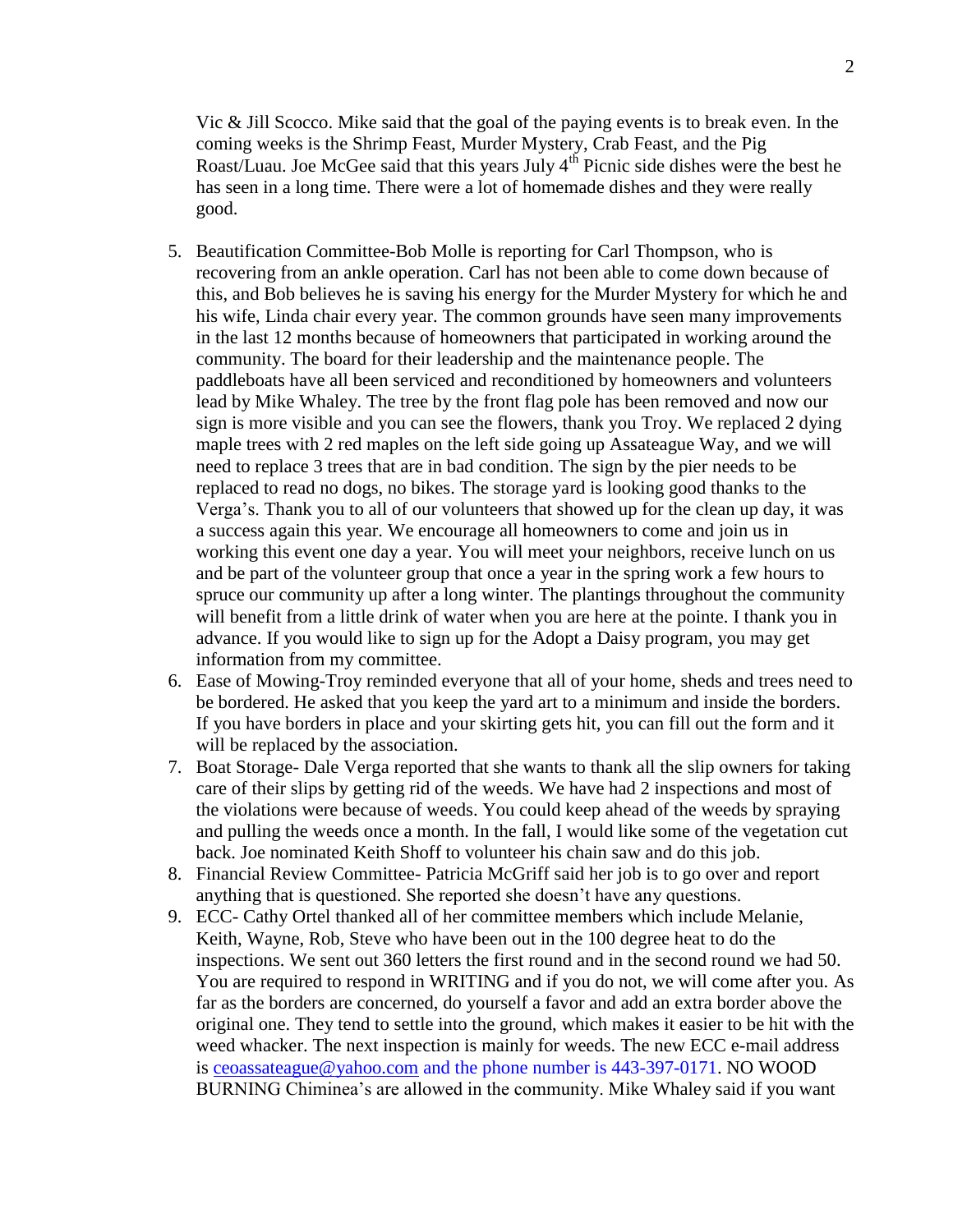to convert your chiminea to gas, you can go to the website [www.bluerooster.com](http://www.bluerooster.com/) Cathy thanked Keith Shoff for going thru 12 years of minutes to update the changes made for the blue deed book. The Board of directors will go thru his findings and have to approve before the next billing and it will be sent with the billings, and it will be posted on the web site. Elaine Galeone asked Ray Coates if legally, the ECC can make these fines or does it have to be the board? Ray told her that it is a discretionary call to the ECC. It can be appealed to the board. Elaine asked according to Maryland state laws if the ECC can fine. Ray told her that the fines are based on the restrictive covenants of the deed book. He explained the process in detail. Cathy wanted to ask homeowners that have lots that are very dark at night; she asked that they invest in solar lights around your home. It lets your neighbors check on your property when you're not down. Cathy also asked about setting trash cans to collect soda cans for the animal shelter. Joe McGee said if there wasn't anyone to take them to the shelter, we could have flies and bees. Cathy said she would ask for volunteers to take care of taking the soda cans over to the shelter in a timely manner so we do not have that problem. The local shelter is a no kill shelter and they could use the funds generated by recycling the cans.

- 10. WIFI- Barry King volunteered to be chair person for the WIFI. There have been more antennas added, and they are lowering the others so they could receive the signals. This will be posted on our web page also. The new system will require you to put your last name in and the first 4 digits of your address. The benefit of having Barry as the chairperson is that the community is saving between \$500.00-\$700.00 per month for the consultations.
- 11. Camera's in the boat yard should be completed by the end of the year.
- 12. Dog complaint-There is problem over to the play ground with a homeowner letting his dog go to the bathroom and he cleans up but, children play in that area and it is unsanitary. Another homeowner has taken a picture and has made a formal complaint and it is being handled by the ECC. Joe explained that we have provided a dog walk area, just for this reason. If this homeowner doesn't comply, the board can ban this dog from the community. Joe that he received a question about having a 4 to 5 foot leash instead of a 50 foot leash.
- 13. New Business- The board is receiving bids for new marquis signs. We received a bid of \$125,000.00 to rip rap the pond on North Longboat and we are getting other bids. We also are getting bids for the phragmite spraying; this needs to be done in a 3 to 4 year regimen. We got a bid for spraying the ponds for \$10,000.00 a year.
- 14. Candidates for the Board- there a re 2 people. Arlene Baldwin thanked Joe McGee for being on site for the latest power failure. He seems to always be around and she just wanted to thank him for what he does for the community. Joe asked if there were any nominations from the floor. There was not. Bob Molle gave his bio and stated that his goal for being on the board was to move forward with this community and it is still the best place to be in O.C. Joe McGee gave his bio and stated he has been involved since the first year he was here and he has been president of this Association for the last 16 years and wishes to continue. He also thanked all the homeowners as a whole for their support over the years.

The votes were counted and Joe McGee and Bob Molle will be on the board.